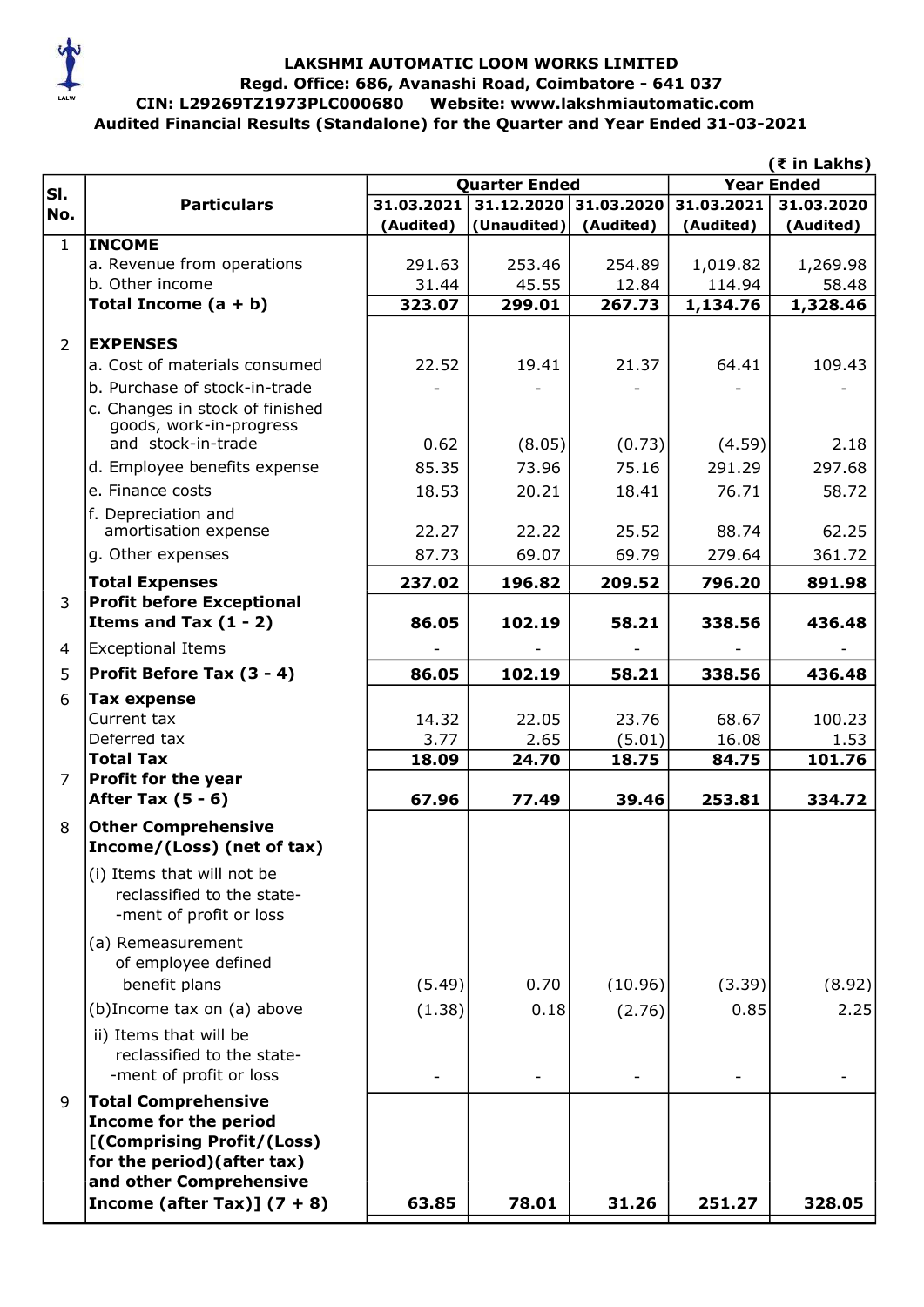| 10 | Paid-up Equity Share Capital<br>(Face value ₹ 10/- per share)         | 668.75 | 668.75 | 668.75 | 668.75 | 668.75 |
|----|-----------------------------------------------------------------------|--------|--------|--------|--------|--------|
| 11 | Other Equity (excluding                                               |        |        |        |        |        |
|    | Revaluation Reserve)                                                  |        |        |        | 938.18 | 686.91 |
| 12 | Earnings Per Share (EPS)<br>(Face value $\overline{z}$ 10/- per share |        |        |        |        |        |
|    | before reverse split)                                                 |        |        |        |        |        |
|    | (see Note No.4)(Not Annualised)                                       |        |        |        |        |        |
|    |                                                                       |        |        |        |        |        |
|    | a. Basic (in $\bar{z}$ )                                              | 1.02   | 1.16   | 0.59   | 3.80   | 5.04   |
|    | b. Diluted (in $\bar{z}$ )                                            | 1.02   | 1.16   | 0.59   | 3.80   | 5.04   |
|    | Earnings Per Share (EPS)                                              |        |        |        |        |        |
|    | (Face value ₹ 100/- per share                                         |        |        |        |        |        |
|    | after reverse split)                                                  |        |        |        |        |        |
|    | (see Note No.4)(Not Annualised)                                       |        |        |        |        |        |
|    | a. Basic (in ₹)                                                       | 10.20  | 11.60  | 5.90   | 37.95  | 50.37  |
|    | b. Diluted (in $\bar{z}$ )                                            | 10.20  | 11.60  | 5.90   | 37.95  | 50.37  |

#### $(7 \text{ in } L)$ YEAR ENDED 31ST MARCH 2021 SEGMENT WISE REVENUE, RESULTS AND CAPITAL EMPLOYED FOR THE QUARTER AND

|                |                                       | (₹ IN Lakns)         |             |            |                   |            |
|----------------|---------------------------------------|----------------------|-------------|------------|-------------------|------------|
| SI.            |                                       | <b>Quarter Ended</b> |             |            | <b>Year Ended</b> |            |
| No.            | <b>Particulars</b>                    | 31.03.2021           | 31.12.2020  | 31.03.2020 | 31.03.2021        | 31.03.2020 |
|                |                                       | (Audited)            | (Unaudited) | (Audited)  | (Audited)         | (Audited)  |
| $\mathbf{1}$   | <b>Segment Revenue</b>                |                      |             |            |                   |            |
|                | Net Sales / Income                    |                      |             |            |                   |            |
|                | a. Warehousing Rental Services        | 201.10               | 190.17      | 157.41     | 686.54            | 620.18     |
|                | b. Engineering Services               | 109.60               | 98.94       | 100.09     | 405.49            | 670.12     |
|                | <b>Total</b>                          | 310.70               | 289.11      | 257.50     | 1,092.03          | 1,290.30   |
|                | Less: Inter-Segment revenue           |                      |             |            |                   |            |
|                | <b>Net Sales/ Income</b>              | 310.70               | 289.11      | 257.50     | 1,092.03          | 1,290.30   |
| $\overline{2}$ | <b>Segment Results</b>                |                      |             |            |                   |            |
|                | Profit / (Loss)                       |                      |             |            |                   |            |
|                | a. Warehousing Rental Services        | 117.94               | 111.61      | 86.17      | 387.07            | 317.59     |
|                | b. Engineering Services               | (12.51)              | 13.72       | (7.14)     | 31.65             | 181.08     |
|                | <b>Total</b>                          | 105.43               | 125.33      | 79.03      | 418.72            | 498.67     |
|                | Less: Finance costs                   | 18.53                | 20.21       | 18.41      | 76.71             | 58.72      |
|                | Add /(Less): Other                    |                      |             |            |                   |            |
|                | unallocable Income net of             |                      |             |            |                   |            |
|                | unallocable expenses                  | (0.85)               | (2.93)      | (2.41)     | (3.45)            | (3.47)     |
|                | <b>Total Profit/(Loss) Before Tax</b> | 86.05                | 102.19      | 58.21      | 338.56            | 436.48     |
| 3              | <b>Segment Assets</b>                 |                      |             |            |                   |            |
|                | a. Warehousing Rental Services        | 2,465.92             | 2,408.95    | 2,236.41   | 2,465.92          | 2,236.41   |
|                | b. Engineering Services               | 221.89               | 160.33      | 195.59     | 221.89            | 195.59     |
|                | c. Unallocated                        |                      | 74.76       | 10.75      |                   | 10.75      |
|                | <b>Total</b>                          | 2,687.81             | 2,644.04    | 2,442.75   | 2,687.81          | 2,442.75   |
| 4              | <b>Segment Liabilities</b>            |                      |             |            |                   |            |
|                | a. Warehousing Rental Services        | 932.22               | 921.33      | 867.08     | 932.22            | 867.08     |
|                | b. Other Engineering Services         | 102.15               | 81.16       | 188.73     | 102.15            | 188.73     |
|                | c. Unallocated                        | 46.51                | 98.47       | 31.28      | 46.51             | 31.28      |
|                | <b>Total</b>                          | 1,080.88             | 1,100.96    | 1,087.09   | 1,080.88          | 1,087.09   |
|                |                                       |                      |             |            |                   |            |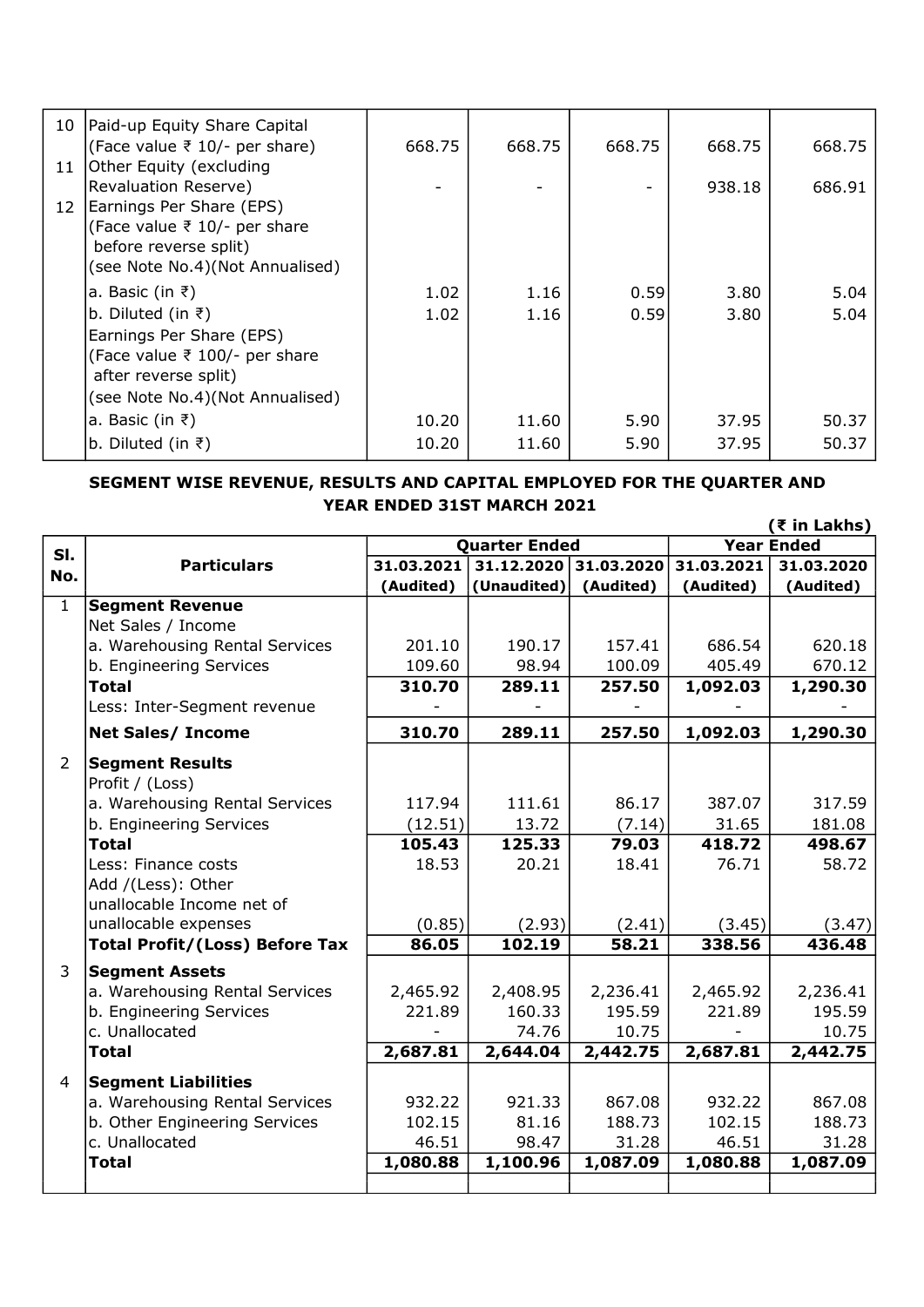### BALANCE SHEET AS ON 31-03-2021

## STATEMENT OF ASSETS AND LIABILITIES

|              |                                                                                               |                 | (₹ in Lakhs)     |
|--------------|-----------------------------------------------------------------------------------------------|-----------------|------------------|
| SI.          | <b>Particulars</b>                                                                            | As at           | As at            |
| <b>No</b>    |                                                                                               | 31.03.2021      | 31.03.2020       |
| 1            | <b>ASSETS</b><br><b>Non - Current Assets</b>                                                  |                 |                  |
| (a)          | Property, plant and equipment                                                                 | 111.03          | 129.48           |
| (b)          | Right -of- use assets                                                                         | 56.87           | 73.12            |
| (c)          | Capital work-in-progress                                                                      | 0.99            |                  |
| (d)          | Investment Property                                                                           | 1,278.80        | 1,300.10         |
| (e)          | Financial assets                                                                              |                 |                  |
|              | (i) Other financial assets                                                                    | 609.20          | 55.12            |
| (f)          | Other non-current assets                                                                      | 32.24           | 17.08            |
|              | <b>Sub total Non - Current Assets</b>                                                         | 2,089.13        | 1,574.90         |
| $\mathbf{2}$ | <b>Current Assets</b>                                                                         |                 |                  |
| (a)          | Inventories                                                                                   | 42.96           | 42.06            |
| (b)          | Financial assets                                                                              |                 |                  |
|              | (i) Trade receivables                                                                         | 182.13          | 121.30           |
|              | (ii) Cash and cash equivalents                                                                | 19.95           | 41.27            |
|              | (iii) Bank balances other than cash and cash equivalents                                      | 300.15          | 626.48           |
|              | (iv) Other financial assets                                                                   | 19.02           | 13.63            |
| (c)          | Current tax assets (net)                                                                      | 18.91           | 7.04             |
| (d)          | Other current assets                                                                          | 15.56           | 16.07            |
|              | <b>Sub total Current Assets</b>                                                               | 598.68          | 867.85           |
|              | <b>Total - ASSETS</b>                                                                         | 2,687.81        | 2,442.75         |
|              |                                                                                               |                 |                  |
|              | <b>EQUITY AND LIABILITIES</b>                                                                 |                 |                  |
|              | <b>Equity</b>                                                                                 |                 |                  |
| (a)          | Equity share capital                                                                          | 668.75          | 668.75           |
| (b)          | Other equity                                                                                  | 938.18          | 686.91           |
|              | <b>Sub total Equity</b>                                                                       | 1,606.93        | 1,355.66         |
|              | <b>LIABILITIES</b>                                                                            |                 |                  |
| 1            | <b>Non - Current Liabilities</b>                                                              |                 |                  |
| (a)          | Financial liabilities                                                                         |                 |                  |
|              | (i) Long - Term Borrowings                                                                    | 341.23          | 332.34           |
|              | (ii) Lease liablities                                                                         | 44.82           | 60.28            |
|              | (iii) Other financial liabilities                                                             | 239.98          | 115.54           |
| (b)          | Long - Term provisions                                                                        | 61.06           | 58.97            |
| (c)          | Deferred tax liabilities (Net)                                                                | 46.51           | 31.28            |
|              | <b>Sub total Non - Current Liabilities</b>                                                    | 733.60          | 598.41           |
| $\mathbf{2}$ | <b>Current Liabilities</b>                                                                    |                 |                  |
| (a)          | Financial liabilities                                                                         |                 |                  |
|              | (i) Short - term Borrowings                                                                   |                 | 0.02             |
|              | (ii) Trade payables<br>(a) Total outstanding dues of Micro enterprises and Small              |                 |                  |
|              | enterprises                                                                                   | 6.85            | 1.05             |
|              |                                                                                               |                 |                  |
|              | (b) Total outstanding dues of creditors other than Micro enterprises<br>and Small enterprises | 5.99            | 11.49            |
|              |                                                                                               |                 |                  |
|              | (iii) Lease liablities                                                                        | 15.46           | 14.19            |
|              | (iv) Other financial liabilities                                                              | 226.14          | 221.12           |
| (b)          | Short - term provisions                                                                       | 8.15            | 25.93            |
| (c)          | Other current liabilities<br><b>Sub total Current Liabilities</b>                             | 84.69<br>347.28 | 214.88<br>488.68 |
|              | <b>Total - LIABILITIES</b>                                                                    | 1,080.88        | 1,087.09         |
|              | <b>Total - EQUITY AND LIABILITIES</b>                                                         | 2,687.81        | 2,442.75         |
|              |                                                                                               |                 |                  |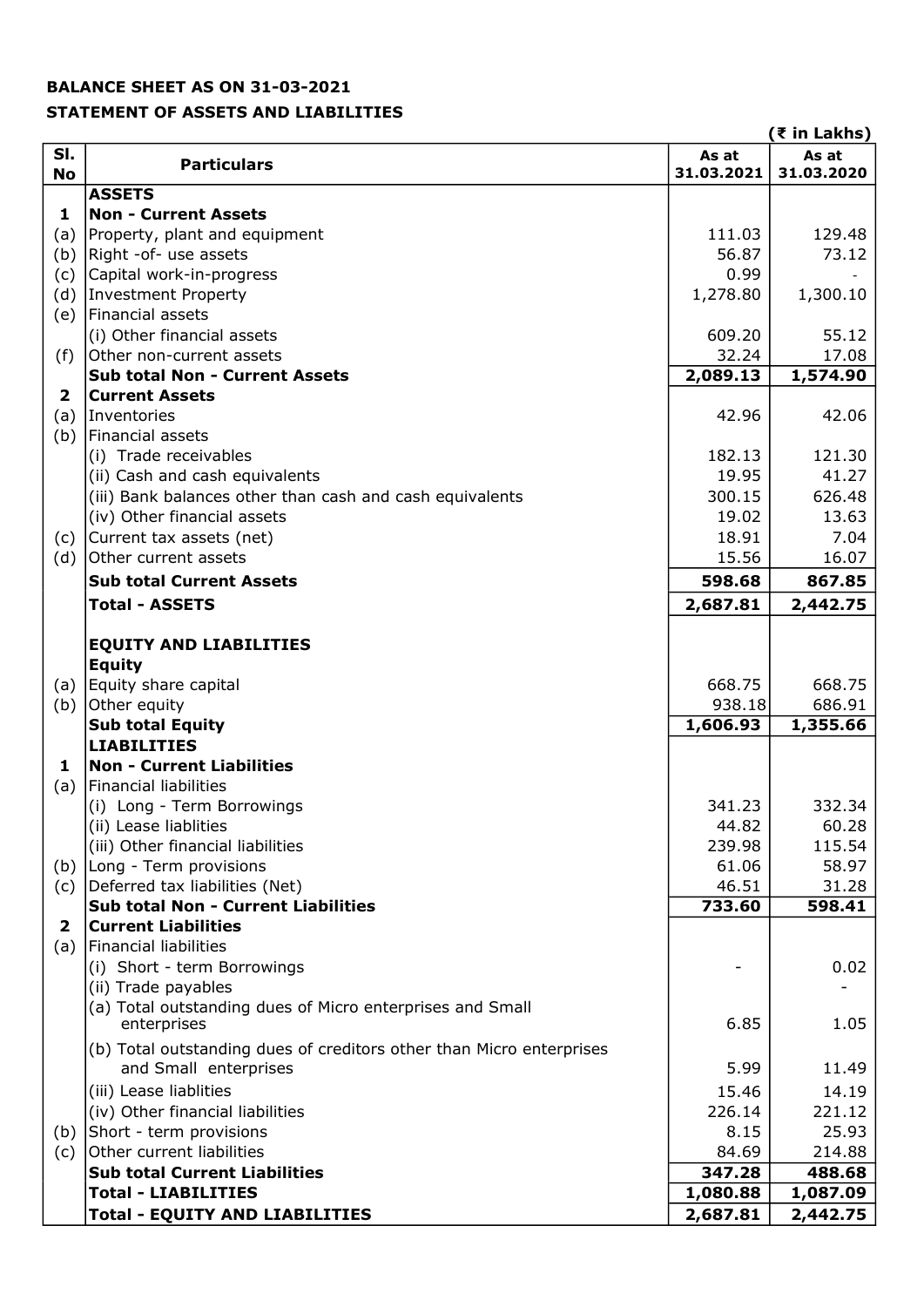## Statement of Cash Flow for the year ended March 31, 2021

|                                                                      |                     | (₹ in Lakhs)        |
|----------------------------------------------------------------------|---------------------|---------------------|
| <b>Particulars</b>                                                   | As at<br>31.03.2021 | As at<br>31.03.2020 |
| A. Cash flow from operating activities                               |                     |                     |
| Profit before tax                                                    | 338.56              | 436.48              |
| Adjustments for:                                                     |                     |                     |
| Depreciation and amortisation expense                                | 88.74               | 62.25               |
| Net loss/(gain) on disposal of property, plant and equipment         | (14.06)             |                     |
| Interest income                                                      | (69.48)             | (56.64)             |
| Interest expense                                                     | 76.71               | 58.72               |
| Operating profit before working capital changes                      | 420.47              | 500.81              |
| Adjustments for:                                                     |                     |                     |
| (Increase)/decrease in inventories                                   | (0.90)              | 29.19               |
| (Increase)/decrease in trade receivables                             | (60.83)             | 3.55                |
| (Increase)/decrease in other current financial assets                |                     |                     |
| (Increase)/decrease in other current assets                          | 0.51                | (6.86)              |
| (Increase)/decrease in other non-current financial assets            | (554.08)            | (31.17)             |
| (Increase)/decrease in other non-current assets                      | (4.41)              | 7.57                |
| Increase/(decrease) in trade payables                                | 0.30                | (1.69)              |
| Increase/(decrease) in provisions                                    | (2.77)              | 9.06                |
| Increase/(decrease) in other non-current financial liabilities       | 124.44              | (105.80)            |
| Increase/(decrease) in other financial liabilities                   | (6.37)              | 135.23              |
| Increase/(decrease) in other current liabilities                     | (143.11)            | 91.90               |
| <b>Cash generated from operations</b>                                | (226.75)            | 631.79              |
| Net income tax (paid) / refunds                                      | (84.92)             | (108.33)            |
| Net cash flow from operating activities (A)                          | (311.67)            | 523.46              |
| <b>B. Cash flow from investing activities</b>                        |                     |                     |
| Capital expenditure on property, plant and equipment                 |                     |                     |
| (including capital advances)                                         | (42.76)             | (563.60)            |
| Proceeds from sale of property, plant and equipment                  | 14.10               |                     |
| Bank balances other than cash and cash equivalents                   | 326.33              | (188.23)            |
| Interest received                                                    | 64.09               | 54.17               |
| Net cash used in investing activities (B)                            | 361.76              | (697.66)            |
| C. Cash flow from financing activities                               |                     |                     |
| Proceeds from non-current borrowings                                 | 85.54               | 439.76              |
| Repayment of non-current borrowings                                  | (66.03)             | (179.10)            |
| Current borrowings (net)                                             | (0.02)              | (3.72)              |
| Finance costs                                                        | (70.01)             | (55.06)             |
| Interest portion of lease liabilities<br>Payment of Lease liablities | (6.70)<br>(14.19)   | (3.66)<br>(8.13)    |
| Net cash flow used in financing activities (C)                       | (71.41)             | 190.09              |
| Net increase in Cash and cash equivalents (A+B+C)                    |                     | 15.89               |
| Cash and cash equivalents at the beginning of the year               | (21.32)<br>41.27    | 25.38               |
| Cash and cash equivalents at the end of the year                     | 19.95               | 41.27               |
| Net increase in Cash and cash equivalents                            | (21.32)             | 15.89               |
| Cash and cash equivalents which are restricted and not               |                     |                     |
| available for use by the company                                     |                     |                     |